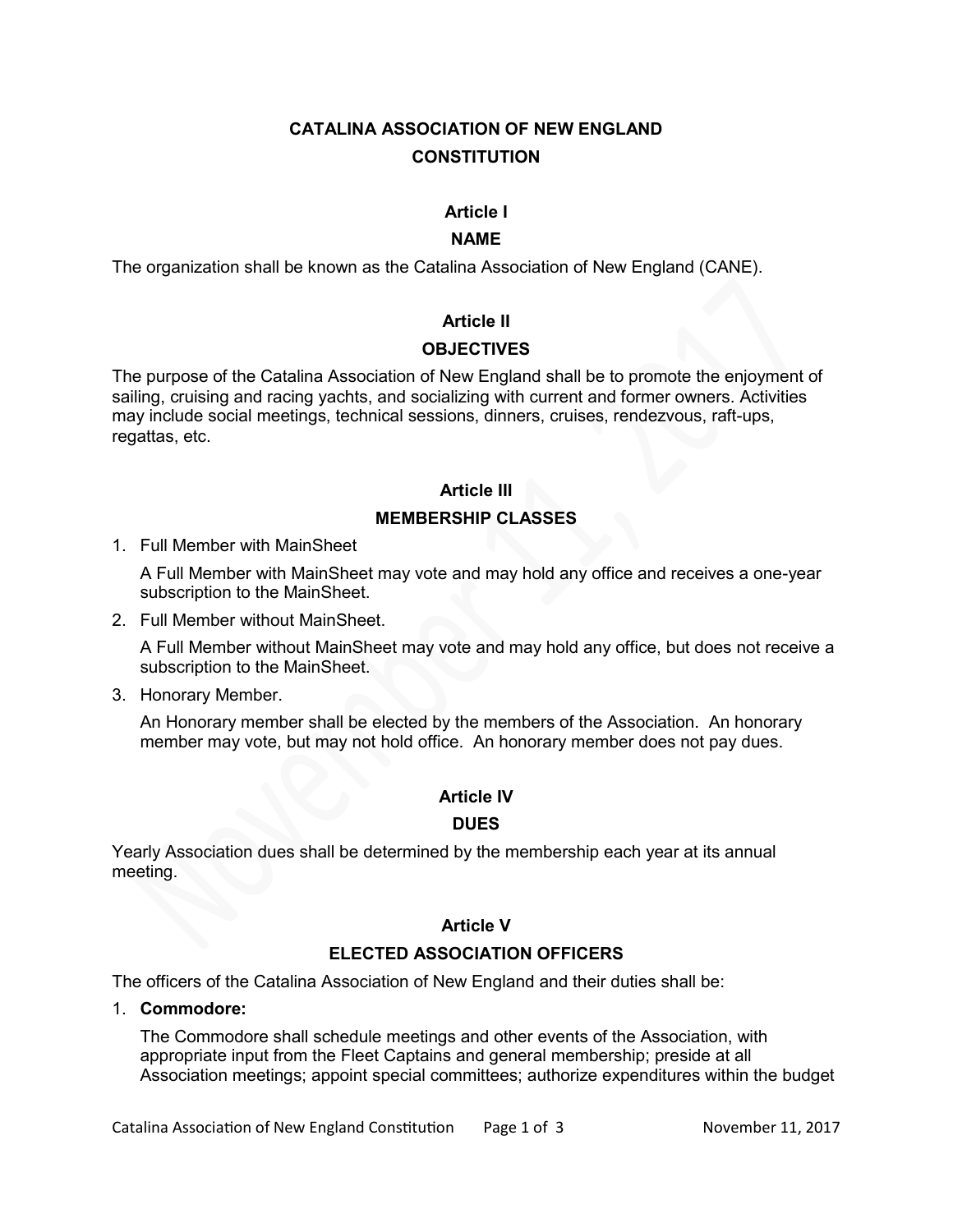approved by the membership or authorized by special vote, and perform other functions as may be warranted for the proper management of the Association.

#### 2. **Vice Commodore**

The Vice-Commodore shall assist the Commodore in all fleet activities and shall serve as Commodore when the Commodore is absent. The Vice-Commodore shall receive a nomination to serve as Commodore at the next election of officers.

#### 3. **Treasurer**

The Treasurer shall receive dues and other funds and deposit them in the depository approved by the Commodore, disburse funds as authorized by the Commodore, prepare the annual financial statement and budget, and conduct other financial affairs of the Association as assigned. He/She will insure that any member may inspect all books and records for any proper purpose at any reasonable time.

#### 4. **Newsletter Editor**

The Newsletter Editor shall coordinate Association news, and shall prepare and mail a periodic newsletter to all members.

#### 5. **Webmaster**

The webmaster will be responsible for developing, supporting and maintaining CANE'S web site (http://www.allcatalinane.org). This site will be used to disseminate information on activities and events of the organization.

#### 6. **Membership Chairman**

The Membership Chairman shall coordinate membership development and retention, and shall maintain an Association membership roster.

#### 7. **Librarian**

The Librarian shall maintain and disseminate the Fleet's library of videos, books, and manuals as well the Fleet's tools.

# 8. **Past Commodores**

All past commodores shall be officers of the Association and shall provide advice and expertise to the other officers. Past Commodores, who are active members, shall serve as the fleet's nominating committee.

#### 9. **Fleet Captain**

A Fleet Captain may be elected by members of each geographic area: South, Central and North. The Fleet Captains may schedule activities for their fleets in addition to the activities of the fleet as a whole.

# **Article VI**

# **ELECTION OF OFFICERS AND TERM OF OFFICE**

Catalina Association of New England officers shall be elected by a majority of the members present at the annual membership meeting. Term of office shall be one (1) year, commencing on January 1st of the year following the annual meeting/election, and may be extended by a vote of members at the annual meeting. In the event of resignation or termination of any office, the Commodore shall appoint a replacement, whose term expires concurrent with the term of